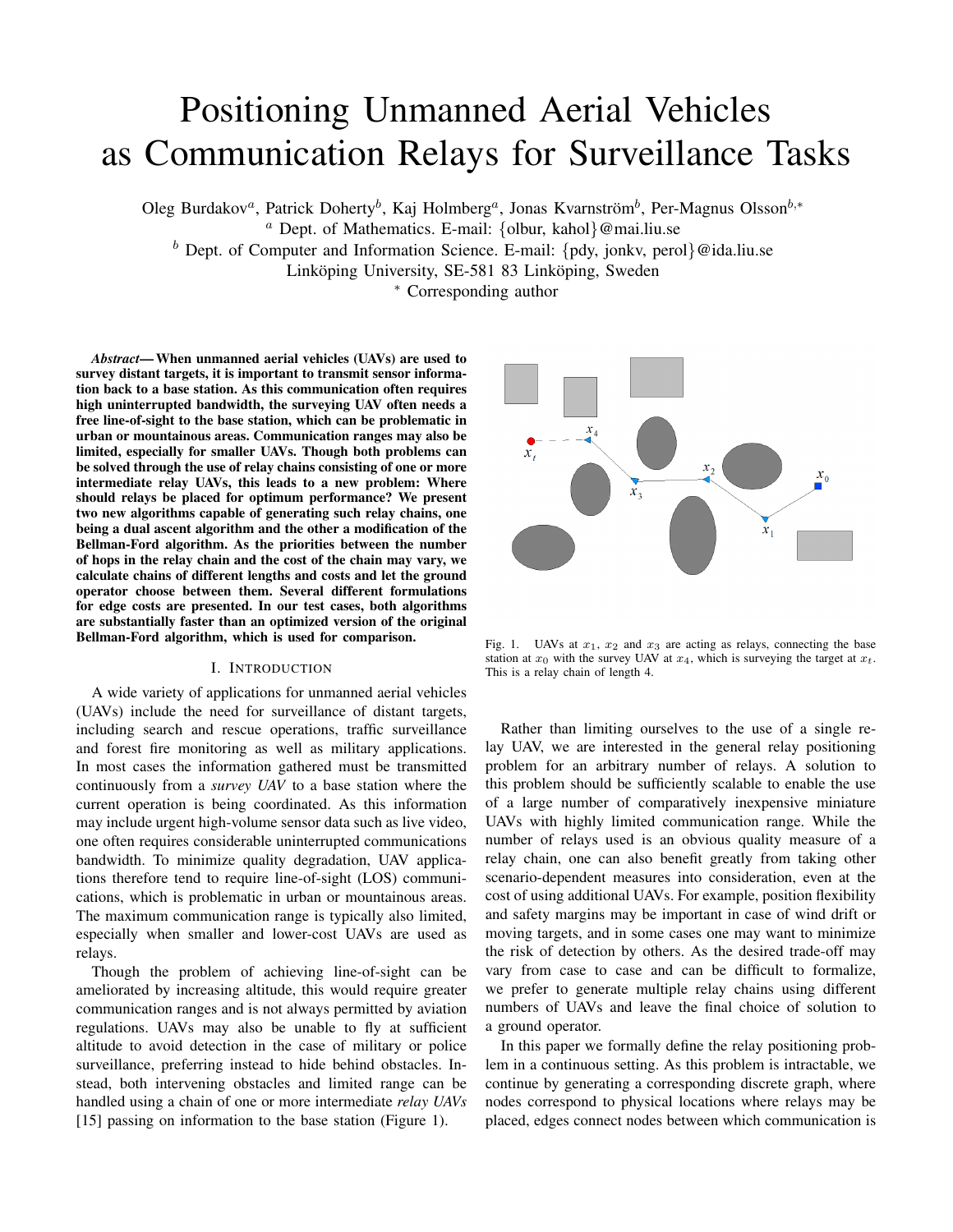possible, and edge costs are used to model quality measures related to UAV placement and communication paths. The desired set of relay chains can then be generated by solving the *all hops optimal path* (AHOP) graph search problem [7]. We present two distinct algorithms for solving the AHOP problem considerably more efficiently than previous algorithms, the first being a dual ascent algorithm and the second being a modification of the Bellman-Ford [6] algorithm. Though examples in this article focus on the use of UAVs, both algorithms can equally well be used for relay placement for unmanned ground vehicles (UGVs).

# II. PREVIOUS WORK

Control behavior for teams of unmanned ground vehicles involving line-of-sight was investigated in Sweeney et al. [17]. In an indoor setting, a lead UGV advances from the base station towards the goal position and incrementally determines where to place relay UGVs along the way in order to maintain communication with the base station. Various strategies are evaluated in terms of time and energy usage. A small survey of positioning algorithms for UGVs is available in Nguyen et al. [13]. The algorithms presented in these articles have several commonalities. No quality or cost measure is used and it is not certain that the goal position will be reached, as no a priori calculation or evaluation of paths is performed.

Arkin and Diaz [2] used a behavior-based architecture to allow teams of ground robots with line-of-sight communication to explore buildings and to find stationary objects, using only limited knowledge about the area in which those objects may be placed. This problem differs significantly from ours, where the goal position is known in advance.

An algorithm for maintaining LOS between groups of planetary rovers exploring an area is presented by Anderson et al. [1]. The algorithm is based on several heuristics and although testing indicates that the algorithm performs well, it does not guarantee a solution even if one exists. Similarly, no quality measure exists.

The concept of using a UAV as a communication relay, including intended platforms and communications equipment, is discussed in Pinkney et al. [15], but no algorithms are presented. In limited cases, where a single relay UAV is sufficient, the survey UAV could plan and fly a trajectory to the goal while the relay UAV continuously attempts to maintain line-of-sight to both the survey UAV and the base station [16]. The benefit of using a single relay UAV in an urban environment has also been simulated [5]. Here the UAV works as a relay between two entities on the ground. The focus of the work is to determine the percentage of an urban area with acceptable coverage for UAVs positioned at different heights. Only a single relay is used and no algorithm for determining the positioning of the UAV is provided.

Problems that are superficially very similar to the multiple relay positioning problem are encountered in ad-hoc networks, where messages are to be delivered in a network where there is no control of the network topology. Routing algorithms for such networks must be able to handle addition and removal of nodes at runtime [10, 12]. Using a swarm of UAVs to improve the range and reliability of an ad-hoc network has also been investigated [14]. Good results are achieved, mainly through significantly increasing the range using the same transmission power, compared to using a direct ground link. However, significant differences exist between the problem investigated here and ad-hoc networks in that we have full control over node (UAV) positioning and in that we are only interested in transferring information between the survey UAV and the base station.

# III. PROBLEM FORMULATION

We formally define the *relay positioning problem* as follows. Let  $L > 1$  UAVs with identical communication capabilities be available, one of which is the survey UAV.

Assume as given the free space  $X \subseteq R^3$  where relay and survey UAVs may safely be placed, together with the position  $x_0 \in R^3 \setminus X$  of a base station and the position  $x_t \in R^3 \setminus X$ of a survey target.

Assume also as given a boolean *communication reachability* function  $g(x, x')$  that holds iff communication is possible between points  $x, x' \in \mathbb{R}^3$  and a *communication cost function*  $f(x, x')$  denoting the non-negative cost of establishing such a communication link. Finally, assume as given a *survey reachability function*  $s(x, x')$  that holds iff a survey UAV at  $x \in X$  is able to survey a target at  $x' \in R^3 \setminus X$ , and a *survey cost function*  $t(x, x')$  denoting the non-negative cost of such a survey.

A *relay chain* of length *l* between  $x_0$  and  $x_t$  is a tuple of free UAV positions  $\langle x_1, \ldots, x_l \rangle$ , where  $\{x_1, \ldots, x_l\} \subseteq X$ , such that  $\forall i, 0 \leq i < l \rightarrow g(x_i, x_{i+1})$  and  $s(x_l, x_t)$ . The *cost* of a relay chain  $\langle x_1, \ldots, x_l \rangle$ , denoted by  $cost(\langle x_1, \ldots, x_l \rangle)$ , is defined as  $(\sum_{i=0}^{l-1} f(x_i, x_{i+1})) + t(x_l, x_t)$ .

A relay chain  $c$  of length  $l$  between  $x_0$  and  $x_t$  is *relevant* iff there exists no relay chain  $c'$  of length  $l' < l$  between  $x_0$ and  $x_t$  such that  $cost(c') \leq cost(c)$ . This reflects the fact that one would not use  $c$  if there is an alternative chain that uses fewer relays and is not more expensive.

The relay positioning problem consists of finding, for each  $1 \leq l \leq L$ , a relevant minimum-cost relay chain of length l between  $x_0$  and  $x_t$ , or determining that no such chain exists. Note that any problem instance may admit multiple (optimal) solutions, since there may be multiple minimum-cost relay chains of any given length.

# *A. Reachability Functions*

The communication reachability function  $q$  determines whether communication should be considered feasible between two points, regardless of the quality of the resulting link. For our purposes,  $g$  is usually defined by a limited radius  $r$  and a requirement of free line-of-sight between positions. More formally, let  $O \subseteq R^3$  be the set of coordinates that are free from obstacles. Note that this may differ from the positions in  $X$ , where it should also be possible to place UAVs safely and minimum distances to obstacles may have to be taken into account. Then,  $g(x_i, x_j)$  holds iff  $||x_j - x_i|| \leq r$  and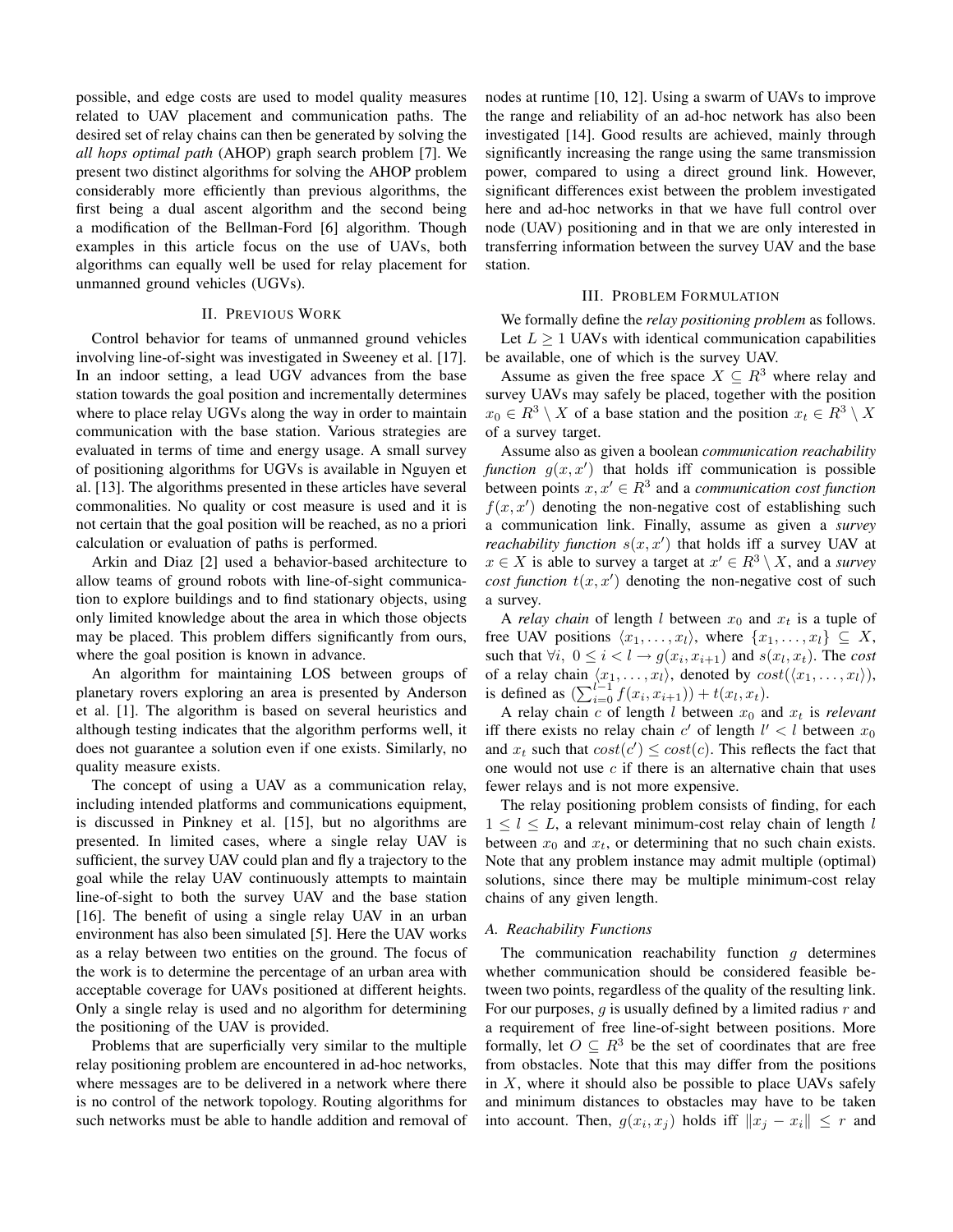

Fig. 2. Example of a node with UAV communication radius  $r$ . The obstructed volume is the sum of the black obstacles and the shaded area representing the non-visible volume inside the sphere.

 $[x_i, x_j] = \{x \in R^3 : \alpha x_i + (1 - \alpha)x_j, \alpha \in [0, 1]\} \subseteq O.$ However, the algorithms to be defined below work equally well with other definitions of  $g$ , with or without free LOS.

The survey reachability function  $s$  is usually defined in a similar manner, though often with a different maximum distance between the survey UAV and its target.

Note that reachability functions may be asymmetric. For example, a UAV may only be able to survey targets below it.

# *B. Cost Functions*

In the definition of communication and survey cost functions, the term "cost" is used in a very general sense, where both functions can be used to model arbitrary position-related quality measures determining the overall quality of a relay chain. For example, a high survey cost  $t(x, x')$  may be used to indicate that surveying a target at  $x'$  from a UAV positioned at x would yield information of comparatively low quality. Similarly, given a suitable model of the environment and the communications hardware being used, distance- or positiondependent transmission power requirements as well as many forms of communication performance degradation can be modeled as communication costs and taken into account by positioning algorithms. Finally, communication costs can be used to model arbitrary penalties for specific relay positions.

We will now provide two specific examples of communication cost functions  $f(x, x')$  related to the existence of obstacles that may hinder line-of-sight communications. Note that one can easily use a weighted sum of such measures together with costs related to continuous communication degradation such as path loss. Survey cost functions can be defined analogously.

*Obstructed volume.* Given a maximum communication range r, a UAV positioned at  $x \in X$  can communicate with other UAVs in a sphere of volume  $4\pi r^3/3$ . Given line of sight requirements, parts of this volume may be obstructed by obstacles such as buildings or hills. Though we normally operate in three dimensions, a 2D example is shown in Figure 2 for simplicity. The greater the obstructed volume is, the less flexible the given position is in terms of future UAV movements. Thus, one can directly define  $f(x, x')$  as the obstructed volume within a sphere of radius  $r$  centered



Fig. 3. Minimum free angle used as edge cost.

at  $x'$ .

*Minimum free angle.* While the obstructed volume measure is useful if one anticipates attempting to maintain communication during future movements to entirely new UAV positions, other measures are more relevant for maintaining flexibility around current relay positions. This can be important for several reasons, such as the need to minimize susceptibility to disturbances and be robust against temporary wind drift. One such measure of flexibility is the minimum free angle between two successive positions  $x_i$  and  $x_j$  in a relay chain. Figure 3 shows a two-dimensional example, where the UAV at  $x_i$  must not move outside the angle originating in  $x_i$  and vice versa. The cost associated with this edge might then be inversely correlated to the minimum of these angles. One might also use the inverse of the square root or logarithm of the angle, which increases the relative penalty of including small-angle edges in a path.

For both of these cost functions, terrains with higher and more variable obstacle densities will be more likely to give rise to a spectrum of alternative relevant relay chains. In this situation, the shortest chains (in terms of the number of edges) are close to obstacles and consequently quite expensive, while the cheapest chains take long detours in order to maintain a greater distance from the obstacles. Conversely, terrains with lower and less diverse obstacle densities will be more likely to give rise to only a few relevant relay chains, as longer chains are also likely to be more expensive.

# IV. SOLVING THE RELAY POSITIONING PROBLEM

The relay positioning problem is a multi-extremal problem where the feasible set is typically disjoint, and in many cases the number of disjoint feasible subsets is large, which makes the continuous problem intractable. We therefore suggest to discretize the environment, in order to decrease the computational burden. The solution is thus divided into two distinct steps: First, generate a discrete visibility graph, and second, use this graph to solve the all hops optimal path problem.

## *A. Discretization and Visibility Graph Generation*

The first step of discretizing an instance of the continuous relay positioning problem consists of selecting a finite set of positions  $X' \subseteq X$  among the free coordinates. These are the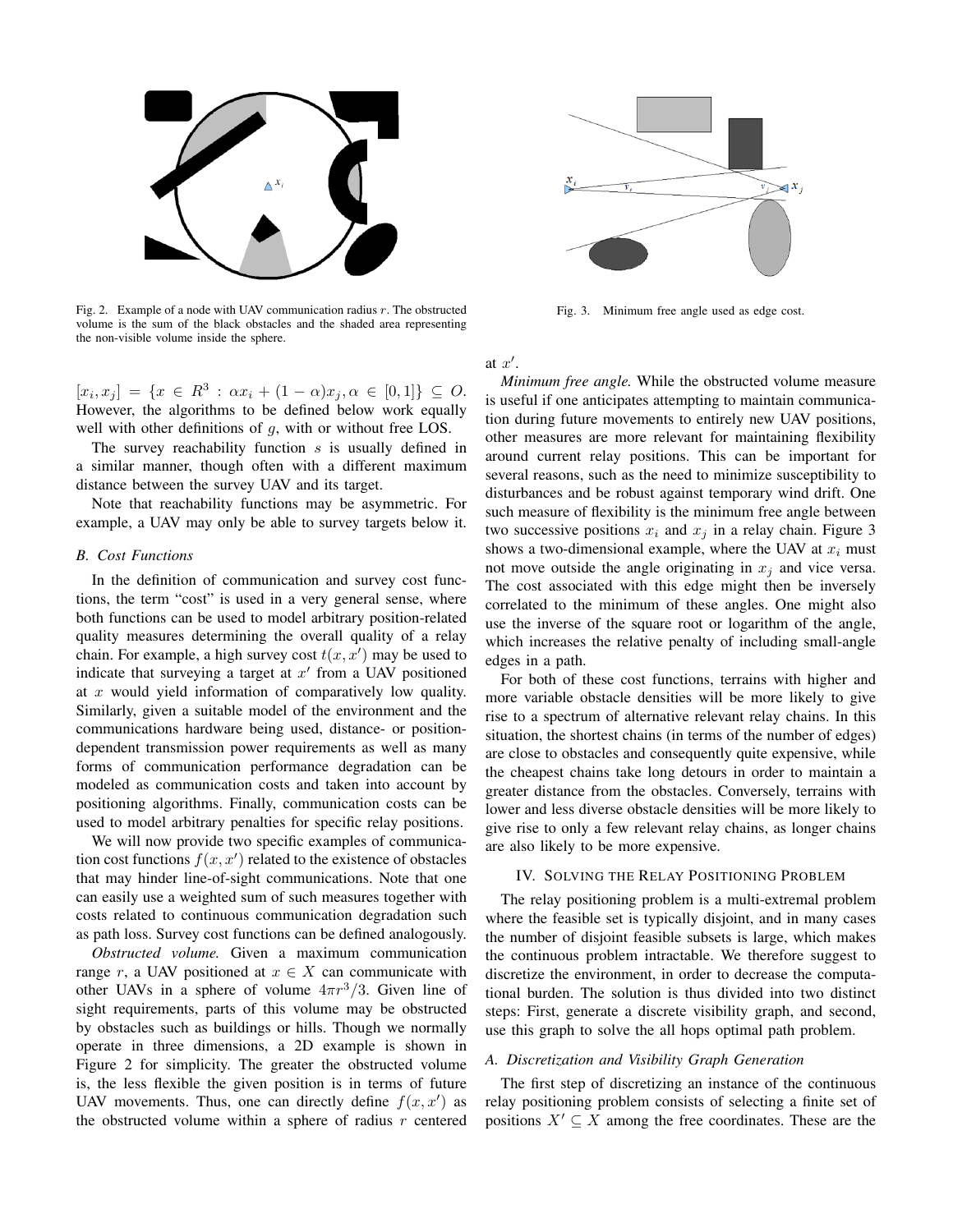positions that will be considered for relay and survey UAV placement in the discretized version of the problem. Once this selection has been made, a discrete visibility graph can be created as follows.

Associate each position  $x \in X' \cup \{x_0, x_t\}$  with a unique node, where  $n_0$  denotes the base station node associated with  $x_0$  and  $n_t$  denotes the survey target node associated with  $x_t$ , and let N be the set of all nodes.

For each  $x \in X'$  corresponding to  $n \in N$  and satisfying  $g(x_0, x)$ , create an edge  $e = (n_0, n)$  of cost  $f(x_0, x)$  representing the possibility of communication between the base station and position x. For each  $x, x' \in X'$  corresponding to  $n, n' \in N$  and satisfying  $g(x, x')$ , create an edge  $e = (n, n')$ of cost  $f(x, x')$  representing the possibility of communication between positions x and x'. Finally, for each  $x \in X'$ corresponding to  $n \in N$  and satisfying  $s(x, x_t)$ , create an edge  $e = (n, n_t)$  of cost  $t(x, x_t)$  representing the fact that a survey UAV at x would be able to survey the target at  $x_t$ . Let  $E$  be the set of all edges.

Then,  $G(N, E)$  is a directed graph corresponding to the original continuous problem instance. Note in particular that the survey target node has no outgoing edges and that all its incoming edges satisfy the survey reachability function, ensuring that its predecessor in any path from the base station to the survey target must be suitable for a survey UAV. Note also that most parts of this graph only depend on the environment and not on the position of the base station or survey target, and can be precalculated.

A number of different alternatives are possible when determining which free positions to include in the graph. One approach consists of placing a regular three-dimensional grid over the terrain and constructing a graph from the unobstructed grid cells, where the size of the grid cells would depend on the maximum obstacle density. Regular grids are quite suitable for the type of urban and mountainous terrain we are interested in, where we are unlikely to find pathological obstacle distributions that only permit communication if relays are positioned exactly in the right place. Alternative approaches may distribute and place nodes depending on local obstacle density, for example by using structures with variable cell size or by using techniques such as bridge sampling [9] to increase the density of nodes in narrow passages.

### *B. The All Hops Optimal Path Problem*

Given a discrete graph representation, a number of associated problems can be solved using well-known algorithms. For example, Dijkstra's algorithm or A\* can be used to find the cheapest relay chain (path), the relay chain with the smallest number of hops, or the cheapest relay chain from those having the smallest number of hops<sup>1</sup> [6, 8].

However, these algorithms only generate a single relay chain, whereas we are interested in generating a spectrum of relevant relay chains ranging from the shortest in terms of hops to the cheapest, allowing the ground operator to choose whichever chain best fits the current resource constraints and the requirements on the current mission. This corresponds directly to the *all hops optimal path* (AHOP) problem, which has previously been applied to network routing [7].

Given the use of additive path costs, the best known algorithm for this problem is currently the AHOP version of the standard Bellman-Ford algorithm, which at its kth iteration finds all cheapest paths using  $k$  hops from a given source [7]. However, although this algorithm is capable of solving the problem, it uses a considerable amount of time and is not practically useful for larger problem instances involving large maps, fine-grained grids, or long communication ranges. This is especially true in mixed-initiative settings where a ground operator initiating a survey mission should be given a prompt response.

We have therefore developed two distinct algorithms for solving the all hops optimal path problem more efficiently than the standard Bellman-Ford algorithm. Both algorithms are complete and generate optimal solutions under the discretization provided in Section IV-A.

The following terminology and variables are common to both algorithms:  $n_0$  is the start node corresponding to the base station,  $n_t$  is the target node, and given a node  $n$ ,  $n_$  is its set of predecessor nodes and  $n_+$  is its set of successor nodes. The cost associated with an edge between nodes  $n$  and  $n'$  is denoted by  $c_{n,n'}$ .

We use the term *cheapest path tree* for a tree rooted in  $n_0$ , storing the least-cost path to each node in  $N$  given compound path costs of the form  $\langle c, l \rangle$ , where c is the cost of the path, l is its length, and  $\langle c_1, l_1 \rangle < \langle c_2, l_2 \rangle$  iff  $(c_1 < c_2)$  or  $(c_1 = c_2)$ and  $l_1 < l_2$ ). This is in a sense the inverse of the previously discussed compound path cost, in that it prefers the shortest path among those that have the lowest cost. The cheapest path tree can be calculated by any shortest path tree algorithm, for example, Dijkstra's algorithm.

# *C. Dual Ascent Algorithm*

Our first algorithm (Figure 4) is a dual ascent algorithm that repeatedly calculates the cheapest path p from  $n_0$  to  $n_t$  using modified edge costs  $c'_{n,n'} = c_{n,n'} + \alpha$ , where  $\alpha$  is increased in every iteration. This is also assumed to yield, for each node  $n$ , its depth  $q_n$  (the number of hops along the path from the root to  $n$ ) and its optimal path cost  $y_n$  given the current value of  $\alpha$ .

Let  $l$  be initialized to the maximum number of acceptable hops, that is, one more than the number of available UAVs, where the last hop is between the survey UAV and the target. Give  $\alpha$  the initial value  $\alpha_0$ . In most cases we use  $\alpha_0 = 0$ , causing the algorithm to begin by generating the cheapest path possible using original edge costs. Higher values of  $\alpha_0$  can be used to discourage longer paths, with the effect that the algorithm no longer generates the longest relevant relay chains.

If the length of the generated path is at most  $l$ , it is feasible and uses fewer relays than any path found so far. In this case, the path corresponds directly to a relevant relay chain and can

<sup>&</sup>lt;sup>1</sup>The latter can be calculated using compound path costs of the form  $\langle l, c \rangle$ , where l is the length of the path, c is its cost, and  $\langle l_1, c_1 \rangle < \langle l_2, c_2 \rangle$  iff  $(l_1 < l_2)$  or  $(l_1 = l_2$  and  $c_1 < c_2$ ).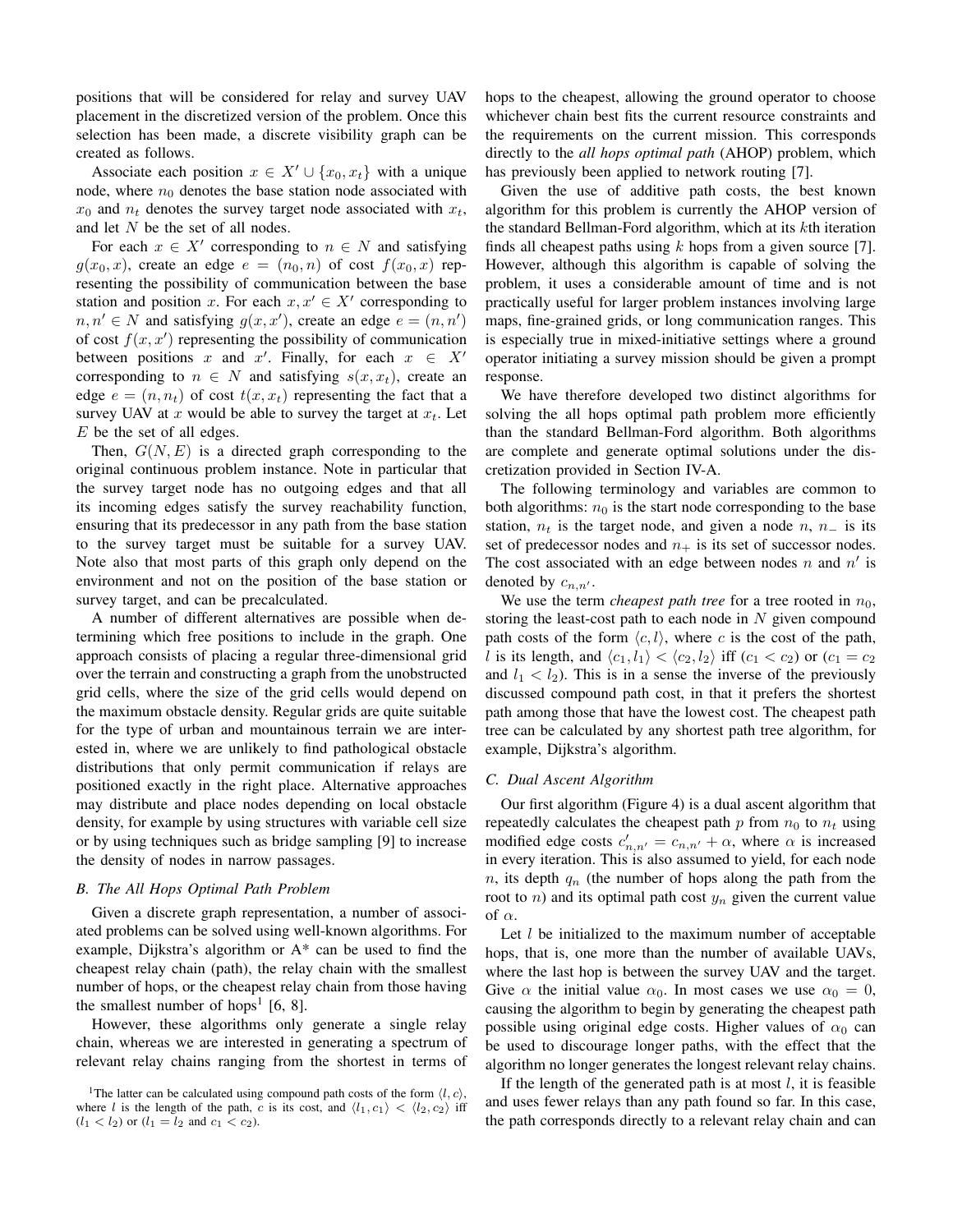- 1  $l \leftarrow L + 1$
- 2  $\alpha \leftarrow \alpha_0$
- 3 Calculate cheapest path tree from  $n_0$ using costs  $c'_{n,n'} = c_{n,n'} + \alpha$ . From the tree, obtain p and  $y_n, q_n$  for all n
- 4 if length $(p) \leq l$  then
- 5 Yield p *// Feasible and shorter than previous solutions*
- 6  $l \leftarrow \text{length}(p) 1$
- 7  $F \leftarrow \{(n, n') \in E : q_{n'} \geq q_n + 2\}$
- 8 if  $F = \emptyset$  then

9 return *// Path can not be shortened*

- 10 Calculate  $\epsilon_{n,n'} \leftarrow \frac{c'_{n,n'} + y_n y_{n'}}{q_{n'-1}-q_n-1}$  $\frac{q_n^{n}y_n^{n} - y_{n}^{n}}{q_{n'} - q_{n} - 1} \ \forall (n, n') \in F$ 11  $\epsilon \leftarrow \min \epsilon_{n,n'}$ 12  $\alpha \leftarrow \alpha + \epsilon$
- 13 Goto 3

Fig. 4. Dual Ascent Algorithm

be yielded as partial output of the algorithm. Also,  $l$  can be updated to reflect that we are now only interested in paths strictly shorter than the one we just found.

It is clear that increasing  $\alpha$  by  $\epsilon$  will increase the cost of a path containing  $k$  edges by  $k\epsilon$ , thus penalizing paths in proportion to hop counts. The algorithm therefore calculates such an  $\epsilon$  in a way that guarantees that some paths are shortened but no relevant paths between  $n_0$  and  $n_t$  are missed. This calculation considers all edges  $(n, n')$  in the original graph where reaching  $n'$  from  $n_0$  in the current cheapest path tree requires at least two hops more than reaching  $n$ . The current path to  $n'$  could then be shortened by replacing it with the current path to  $n$  and the edge between  $n$  and  $n'$ . Since this has not already been done, we know that we currently have  $y_n + c'_{n,n'} > y'_n$ , that is, going through  $n$  is currently more expensive. Making the path through  $n$ equally expensive<sup>2</sup> entails increasing the cost of the longer path by  $y_n + c'_{n,n'} - y_{n'}$ . (To be more exact, the cost of the longer path must be increased that much *more* than the cost of the shorter path.) This additional cost has to be split by  $q'_n - (q_n + 1) = q'_n - q_n - 1$  nodes (the length of the old path to  $n'$ , minus the length of the potential new path through  $n$ ), yielding the expression for  $\epsilon_{n,n'}$  found in the algorithm above. Finally, to ensure no solutions are missed, we increase  $\alpha$  by the minimum of all such  $\epsilon_{n,n'}$  and iterate. The formal proof that increasing  $\alpha$  in this manner yields exactly the intended answer is somewhat lengthy and for details we refer the reader to Burdakov et al. [4].

When no path can be shortened, the algorithm terminates.

It should be noted that this algorithm can be used in an anytime manner, initially generating the cheapest path and then generating incrementally shorter but more expensive paths.

| $k$ (path length) | $g_k$ (cost) | $p_k$ (predecessor) |  |  |
|-------------------|--------------|---------------------|--|--|
|                   | 18           | $n_{20}$            |  |  |
|                   | 12           | $n_{10}$            |  |  |
|                   | ıΩ           | $n_{11}$            |  |  |

TABLE I

EXAMPLE OF INFORMATION STORED IN EACH NODE AFTER EXECUTION OF THE MODIFIED BELLMAN-FORD ALGORITHM.

# *D. Modified Bellman-Ford Algorithm*

Our second algorithm (Figure 5) is a modification of the original Bellman-Ford algorithm, or to be precise, a modification of its AHOP version [11]. The algorithm incrementally generates and updates a set of *reachability records* for each node. This set can also be represented as one table for each node as shown in Table I. Each reachability record  $\langle k, g_k, p_k \rangle$ associated with a node indicates that the node can be reached from the base station  $n_0$  in k hops at a cost of  $g_k$  using the predecessor  $p_k$ . A complete path from  $n_0$  to n can always be reconstructed (in reverse order) by considering the reachability record of the predecessor  $p_k$  for  $k-1$  hops and continuing recursively until  $n_0$  is reached.

After termination, each reachability record is guaranteed to correspond to a relevant path. Conversely, if there is a relevant path of length  $l$  between  $n_0$  and  $n$ , then  $n$  is guaranteed to have a reachability record for  $k = l$ . Thus, the fact that a target node  $n_t$  is associated with a reachability record  $\langle k, g_k, p_k \rangle$ corresponds exactly to the existence of a relevant relay chain between  $n_0$  and  $n_t$  of length  $k-1$  and cost  $g_k$ . In other words,  $n_t$  can be reached from the base station using  $k -$ 1 intermediate UAVs, one of which is the survey UAV. For example, Figure 1 shows a path of length  $k = 5$  corresponding to a relay chain of length  $k - 1 = 4$ , which can be extracted using the reachability record for  $k = 5$  for the target node.

The algorithm requires a preprocessing step consisting of calculating the cheapest path tree with  $n_0$  as root. We then retrieve the height  $k_{max}^*$  of this tree. Clearly, no relay chain consisting of more than  $k_{max}^*$  nodes can be relevant, since all longer paths must also be at least as expensive. This limits the number of relay positions ever required for this graph as well as the depth to which the graph needs to be searched.

N is partitioned into sets  $N_k^*$  of nodes occurring at depth k in the cheapest path tree, where  $0 \le k \le k_{max}^*$ . Clearly, any relay chain using more than k hops to reach a node  $n \in N_k^*$ cannot be relevant, as it would be possible to shorten the chain (by reaching  $n$  in exactly  $k$  hops) without increasing its cost (since only k hops were required in the *cheapest* path). In addition to using this fact in the main algorithm as described below, we also use it to create an initial reachability record corresponding to the cheapest relevant relay chain for each node. In Table I, this corresponds to the row where  $k = 7$ .

In the main algorithm,  $g(n)$  denotes the cost of the cheapest path from  $n_0$  to node n found so far, calculated using standard

 $2$ Recall that the cost function for the cheapest path tree will prefer the shorter of two equally expensive paths. Thus, making the path through  $n$ strictly less expensive is not necessary.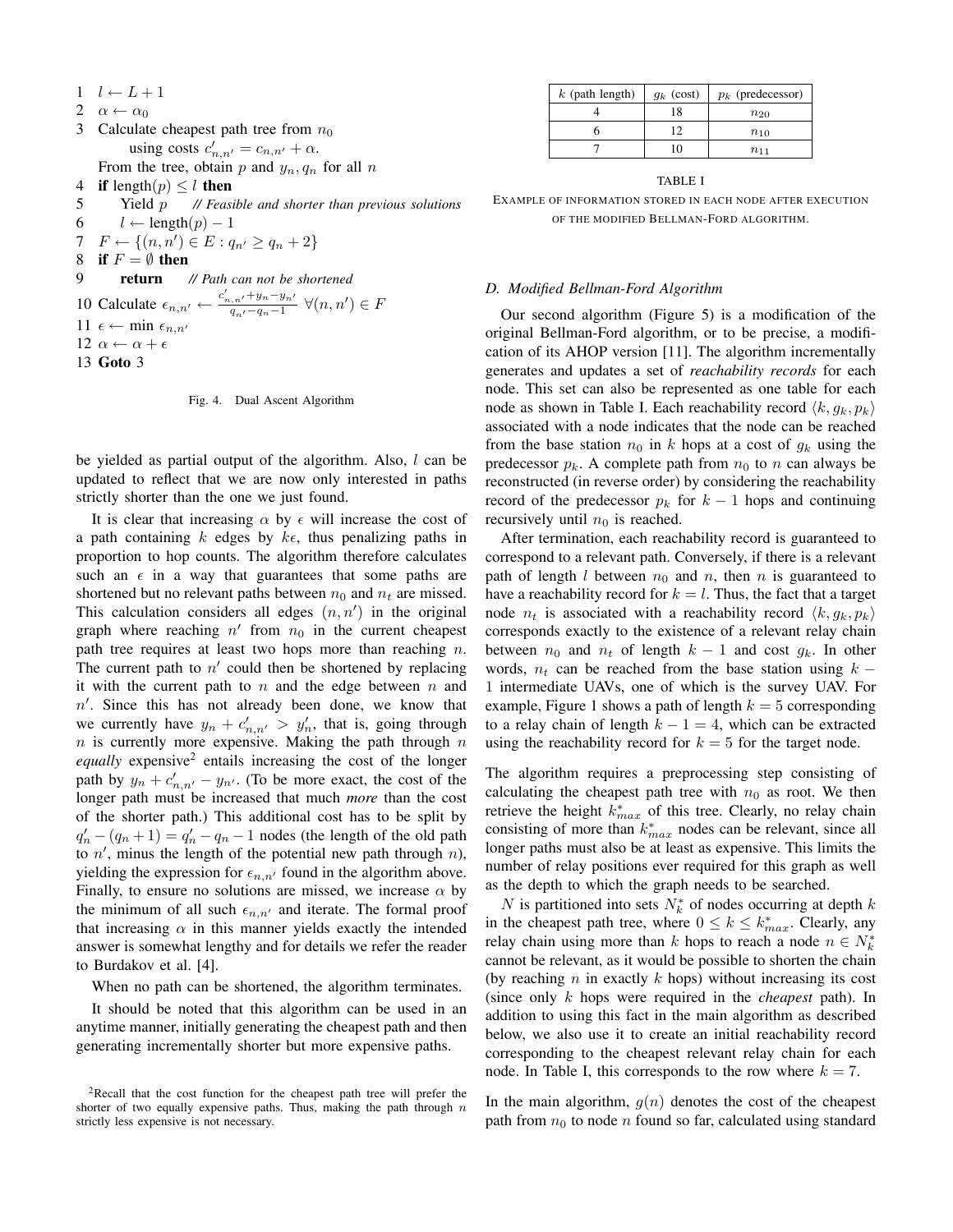1 for each  $n \in N$  do  $g(n) \leftarrow +\infty$ 2  $g(n_0) \leftarrow 0$ 3 **for** each  $n \in n_0$  **do** *// Incoming edges...* 4  $E \leftarrow E \setminus \{(n, n_0)\}$  // ... are removed 5  $V_1 \leftarrow \{n_0\}$ 6 for  $k = 1, ..., min(L+1, k_{max}^* - 1)$  do 7 for each  $n' \in N_k^*$  do 8 for each  $n \in n'$ <sup>−</sup> do *// Incoming edges. . .* 9  $E \leftarrow E \setminus \{(n, n')\}$ )} *// . . . are removed* 10  $V_{k+1} \leftarrow N_k^*$ 11 **for** each  $n \in V_k$  **do** 12 **for** each  $n' \in n_+$  **do** 13  $c \leftarrow g_{k-1}(n) + c_{n,n'}$ 0 *through* n *in* k *hops* 14 if  $c < g(n')$  then 15  $g(n)$ ) ← c *// Lowest cost so far* 16  $g_k(n)$ ) ← c *// Lowest cost in* k *hops* 17  $p_k(n)$ ) ← n *// Predecessor for* k *hops* 18  $V_{k+1} \leftarrow V_{k+1} \cup \{n'\}$ 

Fig. 5. Modified Bellman-Ford Algorithm

additive edge costs. Initially,  $g(n) = \infty$  for all nodes. The algorithm will construct and use a sequence of sets  $V_k$ , each of which is characterized by the fact that any relevant relay chain of length k must consist of a path to a node  $n \in V_k$  in  $k-1$  hops followed by a single outgoing edge from n.

Lines 2–5 take care of the initial node  $n_0$ . No reachability record needs to be created for this node, but  $q(n_0)$  must be updated to indicate that it can be reached with cost 0 (line 2). Clearly no relevant relay chain ending in  $n_0$  can pass *through*  $n_0$ , so all incoming edges to  $n_0$  can be removed (lines 3–4). Finally, line 5 prepares for the first iteration by setting  $V_1$  =  ${n_0}$ , indicating that any relevant relay chain of length 1 must consist of a path to  $n_0$  in 0 hops (the empty path) followed by a single outgoing edge. This handles all paths of length 0.

In lines 6–18, each iteration considers paths of length  $k \geq 1$ , up to a maximum of  $min(L + 1, k_{max}^* - 1)$ . This reflects the fact that  $(i)$  we allow at most  $L$  UAVs, which yields a total path length of up to  $L+1$  when edges to the base station and target are included, (ii) no paths of length greater than  $k_{\text{max}}^*$ can be relevant, since  $k_{\text{max}}^*$  reflects the depth of the *cheapest* path tree, and (iii) any relevant path of length exactly  $k_{max}^*$ was already generated during preprocessing. Setting  $L = \infty$ ensures that the algorithm finds relevant relay chains of all possible lengths.

Recall that any node  $n' \in N_k^*$  occurs at depth k in the cheapest path tree. Reachability records for strictly shorter paths to  $n'$  were already created in earlier iterations, and a record for a path of length k was created during preprocessing. Records for paths of length strictly greater than  $k$  cannot be created, as this would correspond to finding a path which is longer but strictly cheaper than the one of length  $k$ , which was by definition a cheapest path. Thus, no new paths ending in any such  $n'$  can be relevant, and we can remove all incoming edges to  $n'$  without affecting correctness or optimality (lines

7–9). However, we do need to consider longer paths going *through* these nodes (line 10, explained further below).

In lines 11–18, we consider all potentially relevant relay chains of length  $k$ . Recall that any such chain must consist of a path to a node  $n \in V_k$  followed by a single outgoing edge from  $n$ . We consider each such path in turn, determining its destination  $n'$  and calculating its cost  $c$  (lines 11-13). If the path is cheaper than the cheapest path found previously (with a cost of  $g(n')$ ) we create a new reachability record with  $g_k(n')$  set to the new path cost and  $p_k(n')$  set to the new predecessor  $n$  (lines 14–17). Note that though reachability records are sparse, we know that any node in  $V_k$  does have a reachability record for  $k - 1$  due to the construction of  $V_k$ .

What remains is to prepare for the next iteration by constructing  $V_{k+1}$  according to its definition. That is, we should construct  $V_{k+1}$  in such a way that any relevant given relay chain of length  $k + 1$  necessarily consists of a path of length k to a node  $n \in V_{k+1}$  followed by a single outgoing edge from  $n$ . It is clear that no relevant relay chain would use  $k$ hops to reach a node *n* if it could be reached in  $k - 1$  hops without incurring additional costs. Thus, it is only necessary to consider nodes whose costs were decreased by allowing paths of length  $k$  or that could not be reached at all with paths of length  $k-1$ . This is achieved in line 10, for nodes in  $N_k^*$  where we found a cheapest path of length  $k$  during preprocessing, and in line 18, for nodes where we found a cheaper path of length  $k$  in this iteration.

This algorithm calculates the path with the fewest hops, as well as the cheapest path regardless of the number of hops and all relevant paths in between. Like the Dual Ascent algorithm, this algorithm can be used in an anytime manner, though in the reverse direction, where the main algorithm generates chains in order of increasing length and decreasing cost.

When the algorithm terminates, a table similar to the one in Table I exists for each node. This table contains all the information necessary to trace a path back to the start node. The first row corresponds to using the minimal number of UAVs and the following rows correspond to using an increasingly larger number of UAVs, giving a path with progressively lower cost, until the least-cost path with the largest number of UAVs, which is found on the last row. For path lengths lower than the smallest  $k$  in the table, no path can be found. For example, no path of length  $k = 3$  could be found for the node represented by Table I regardless of cost. Other "missing" values of  $k$ indicate that even if a path of length  $k$  could be found, it would be at least as expensive as some shorter path in the table. For example, the fact that Table I contains no record for  $k = 5$  means that a path of length 5 to the given node would have a cost of at least 18, the cost of the closest record for a smaller value of  $k$ , and that using such a path would be pointless.

When the operator makes a decision about how many UAVs to allocate to the mission, he chooses whether to allocate the minimum number of UAVs required, or any other number greater than this. This requires more UAVs but yields a better solution in terms of whatever quality measure was provided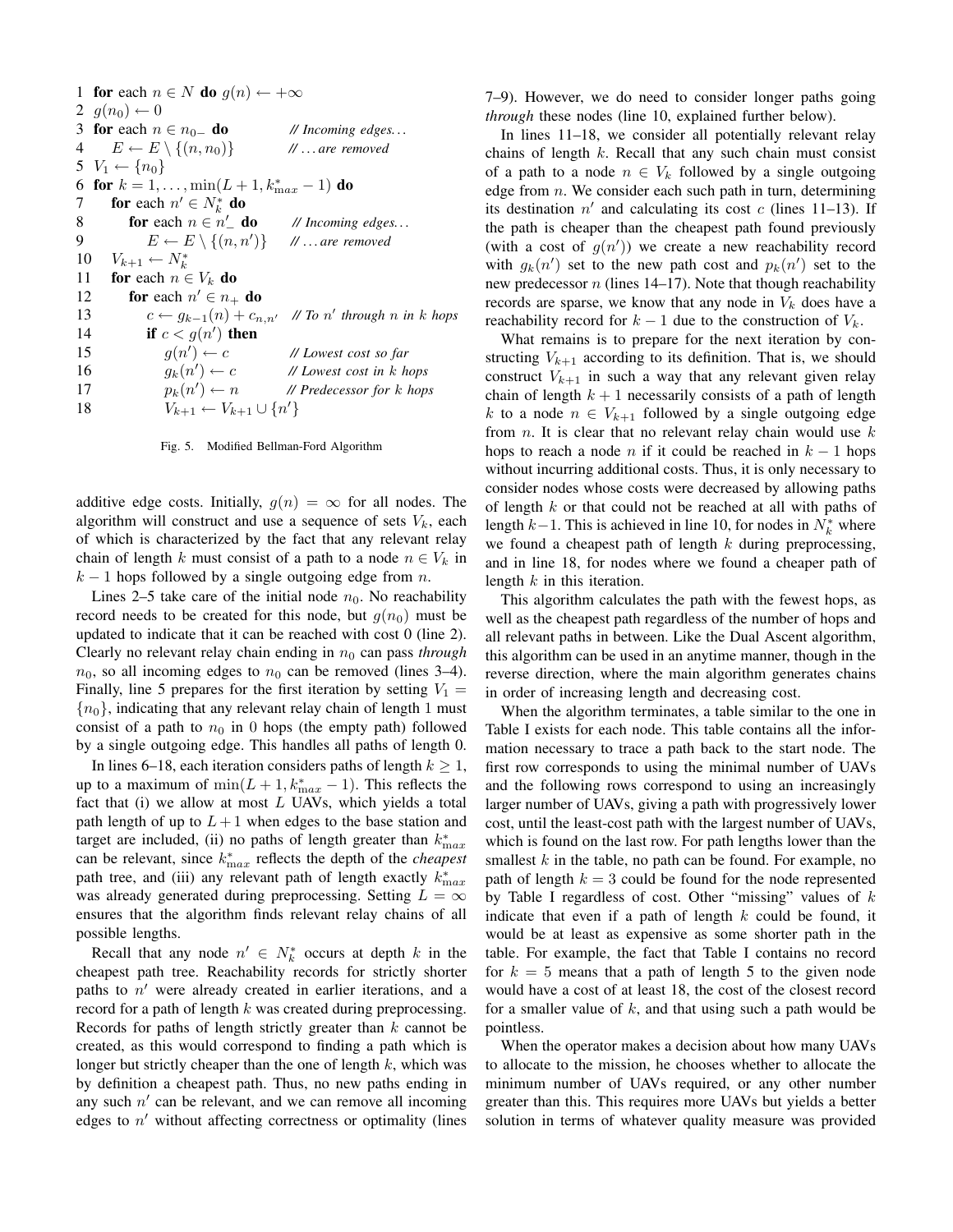to the algorithm.

See Burdakov et al. [3] for additional details and proofs.

# *E. Multiple Survey Targets*

The graph creation procedure discussed in Section IV-A can easily be altered to generate separate relay chains to an arbitrary number of survey targets. Instead of generating a single target node, one node  $t_i$  is created for every position  $x_i$ in a set  $T \subseteq R^3$  of survey target positions. Similarly, instead of creating incoming edges to a single target node, incoming edges are created for every  $x \in X', t \in T$  satisfying  $s(x, t)$ .

This provides support for a preprocessing phase where a single call to either of the new algorithms generates relay chains to hundreds or thousands of potential target positions. Relay chains can then quickly be extracted from the given graphs. Especially for the modified Bellman-Ford algorithm, this would take only marginally more time than generating relay chains to a single target position, given that the number of additional nodes and edges is small compared to the number of nodes and edges used for free positions where relays and survey UAVs may be located.

Though this is not a solution to the multiple target surveillance problem, since no attempt will be made to minimize the total number of relays used for a given set of targets, it can still be highly useful in the case where the position of the survey target is not known in advance.

# V. TEST RESULTS

The AHOP version of the original Bellman-Ford algorithm has a time complexity of  $O(|N||E|) \subseteq O(|N|^3)$ . Applying the widely used optimization of terminating as soon as no node cost has been decreased during iteration  $k$ , this bound can be tightened to  $O(k_{max}^*|E|) \subseteq O(|N||E|) \subseteq O(|N|^3)$ .

Though the *worst* case complexity of the modified Bellman-Ford algorithm is identical, using Dijkstra's algorithm for preprocessing and partitioning ensures that one almost always considers far fewer than  $|E|$  edges in each iteration. Using Dijkstra in this manner is possible due to the use of nonnegative edge costs, and sensible because we want to generate multiple alternative paths, possibly to multiple targets, as opposed to a unique cheapest path to a single target, where Dijkstra alone would have sufficed.

Dual Ascent performs at most  $|N|^2$  iterations, each time calling Dijkstra. Thus, its worst case complexity is in  $O(|N|^2(|E| + |N|\log|N|)) \subseteq O(|N|^4)$ . However, only extremely specific graph structures and cost functions require  $|N|^2$  iterations, and the algorithm can still outperform Bellman-Ford in practice.

In our test cases, the obstructed volume was used for both communication cost and survey cost. We used line-of-sight requirements with varying maximum range for communication reachability and survey reachability. The environment graph was constructed using a three-dimensional grid and the grid cell size was varied between 10 and 40 meters, though it was constant within each problem instance. The test cases were taken from both rural and urban environments and the

positions of base stations and targets were chosen with the intention to create challenging test cases. The lengths of relevant relay chains varied, using between 3 and 19 UAVs.

All test results were obtained from a C++ implementation on a PC running Windows Vista with an Intel Core 2 Duo 2.4 GHz CPU and 2 GB RAM. Only one core was used in testing. For comparison, we also implemented an AHOP version of the standard Bellman-Ford algorithm using the common optimization discussed above. Dijkstra's algorithm was used to calculate the cheapest path tree for both the dual ascent algorithm and the pre-processing phase of the modified Bellman-Ford algorithm. To ensure that all solutions were found, we used  $L = \infty$  and  $\alpha_0 = 0$ .

Table II shows empirical test results for all three algorithms, averaged from 1000 executions.

The first three columns show the number of nodes and edges of each discretized graph together with the height  $k_{max}^*$  of the associated cheapest path tree rooted in the base station node.

*Opt. BF* shows the time requirements for our optimized implementation of the standard Bellman-Ford algorithm.

As the modified Bellman-Ford algorithm requires the calculation of the cheapest path tree as well as the determination of the  $N_k^*$  sets, the times for this algorithm are displayed in four separate columns. The column labelled *CPT* contains the times for calculating the cheapest path tree and the column labelled  $N_k^*$  shows the times for determining the  $N_k^*$  sets. The time used by the main algorithm are shown in the column marked *Mod. BF*. The time used by the complete algorithm including preprocessing is the sum of the three previous columns and is shown in the column marked *Total*. The times might not add up due to rounding.

The final column shows the complete time requirements for the Dual Ascent algorithm.

In the smaller cases tested here, the modified Bellman-Ford appears to offer the best performance, while the dual ascent algorithm is somewhat faster for the larger test cases. In all cases, both of the new algorithms are considerably faster than the standard Bellman-Ford algorithm, even when using the optimization mentioned above. Thus, the new algorithms enable us to solve considerably larger problem instances than before within reasonable time limits and permit the use of larger maps as well as finer-grained discretizations.

### VI. FUTURE WORK

For simplicity, in this paper all UAVs had the same communication range. In the future we plan to extend the algorithms to handle UAVs with different communication ranges.

We also intend to use the algorithms and formulations used here as a basis for solving the relay problem for a moving target. One of the suggested formulations for edge cost was to use the obstructed volume within a certain radius. In general this will place the UAVs at positions with high visibility. If the target starts to move, it is beneficial to be located at such positions as it is more likely that the UAVs can stay in the same place and maintain communication to the other UAVs, as compared to being placed at positions with lower visibility.